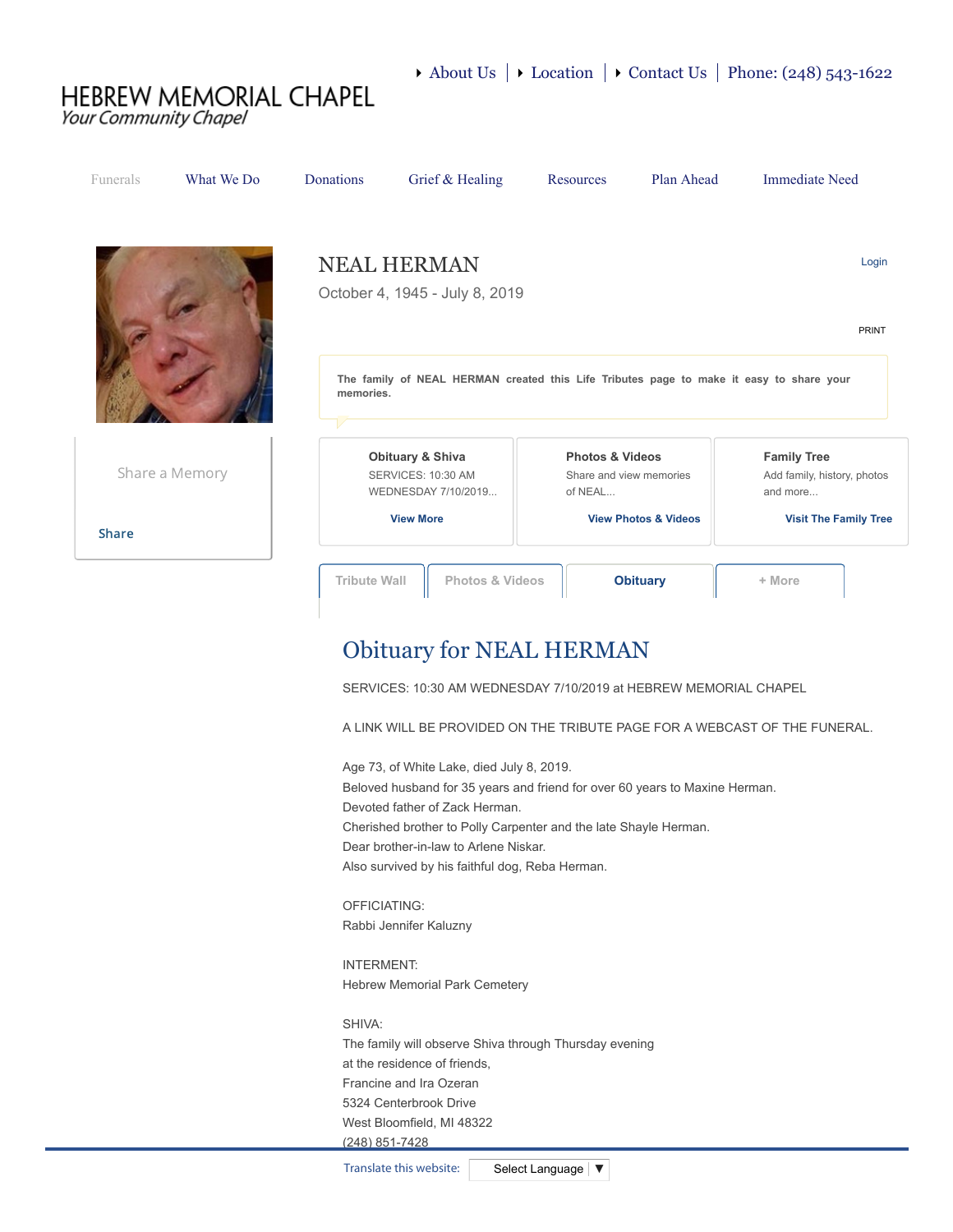RELIGIOUS SERVICES: 7:00 PM Wednesday and Thursday evenings

CONTRIBUTIONS:

If you would like to further honor the memory of NEAL HERMAN you may do so by making a contribution to: TRINITY HOSPICE 17410 College Parkway, Suite 150, Livonia, MI 48152-2363 [www.trinityhealthathome.org/michigan](http://www.trinityhealthathome.org/michigan) or MICHIGAN ANIMAL RESCUE [www.marleague.org](http://www.marleague.org/)

# Cemetery Details

## **Hebrew Memorial Park Cemetery**  $\overline{97}$ 33230 Gratiot BROAD ACRES Clinton Township, MI 48035  $\boldsymbol{q}$  $\overline{94}$ © [Stadia Maps](https://stadiamaps.com/), © [OpenMapTiles](https://openmaptiles.org/) © [OpenStreetMap](http://openstreetmap.org/) [Get Driving Directions](https://www.google.com/maps/dir/?api=1&destination=33230+Gratiot%2c+Clinton+Township%2c+MI+48035%2c+US)

# Previous Events



© [Stadia Maps](https://stadiamaps.com/), © [OpenMapTiles](https://openmaptiles.org/) © [OpenStreetMap](http://openstreetmap.org/)

*RELIGIOUS SERVICES: 7:00 PM Wednesday and Thursday evenings*